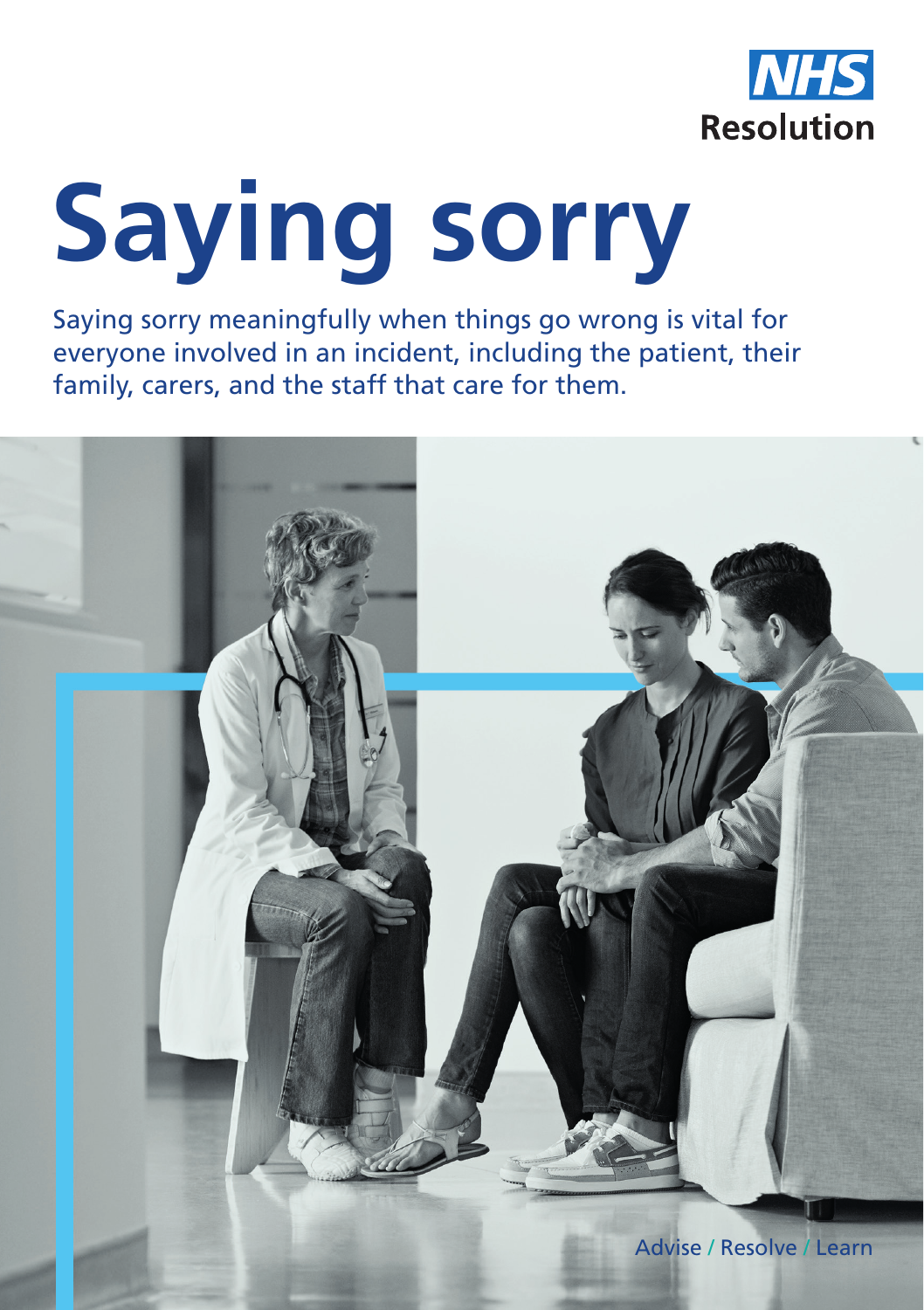Saying sorry is: always the right thing to do not an admission of liability acknowledges that something could have gone better the first step to learning from what happened and preventing it recurring

#### **Why?**

Not only is it a moral and right thing to do - it is also a statutory, regulatory, and professional requirement. It can also support learning and improve patient safety.

## **When?**

As soon as possible after you become aware something has gone wrong you should seek out the patient and or their family and say sorry and acknowledge what has happened and tell them that you will find out more. Reassure them that you will keep them informed.

## **Who?**

Everyone can say sorry, but you may need to be supported to do so. You may need the backing of more senior people and staff may need training but it should not stop you from simply saying

sorry. As part of an initial apology it is best practice to provide the patient and their family with a key contact wherever possible.

## **What if there is a formal complaint or claim?**

The Compensation Act 2006 states; 'An apology, an offer of treatment or other redress, shall not of itself amount to an admission of negligence or breach of statutory duty'. (source: Compensation Act 2006 – Chapter 29 page 3)

In fact, delayed or poor communication makes it more likely that the patient will seek information in a different way such as complaining or taking legal action. The existence of a formal complaint or claim should never prevent or delay you saying sorry.

#### **How?**

The way you say sorry is just as important as saying it. An apology should demonstrate sincere regret that something has gone wrong and this includes recognised complications referred to in the consent process. It should be confidential and tailored to the individual patient's needs.

Where possible you should say sorry in person and involve the right members of the healthcare team. It should be heartfelt, sincere, explain what you know so far and what you will do to find out more.

It is the starting point of a longer conversation; as over time this will lead to sharing information about what went wrong, what you will do differently in the future. It is vital to avoid acronyms and jargon in all communications.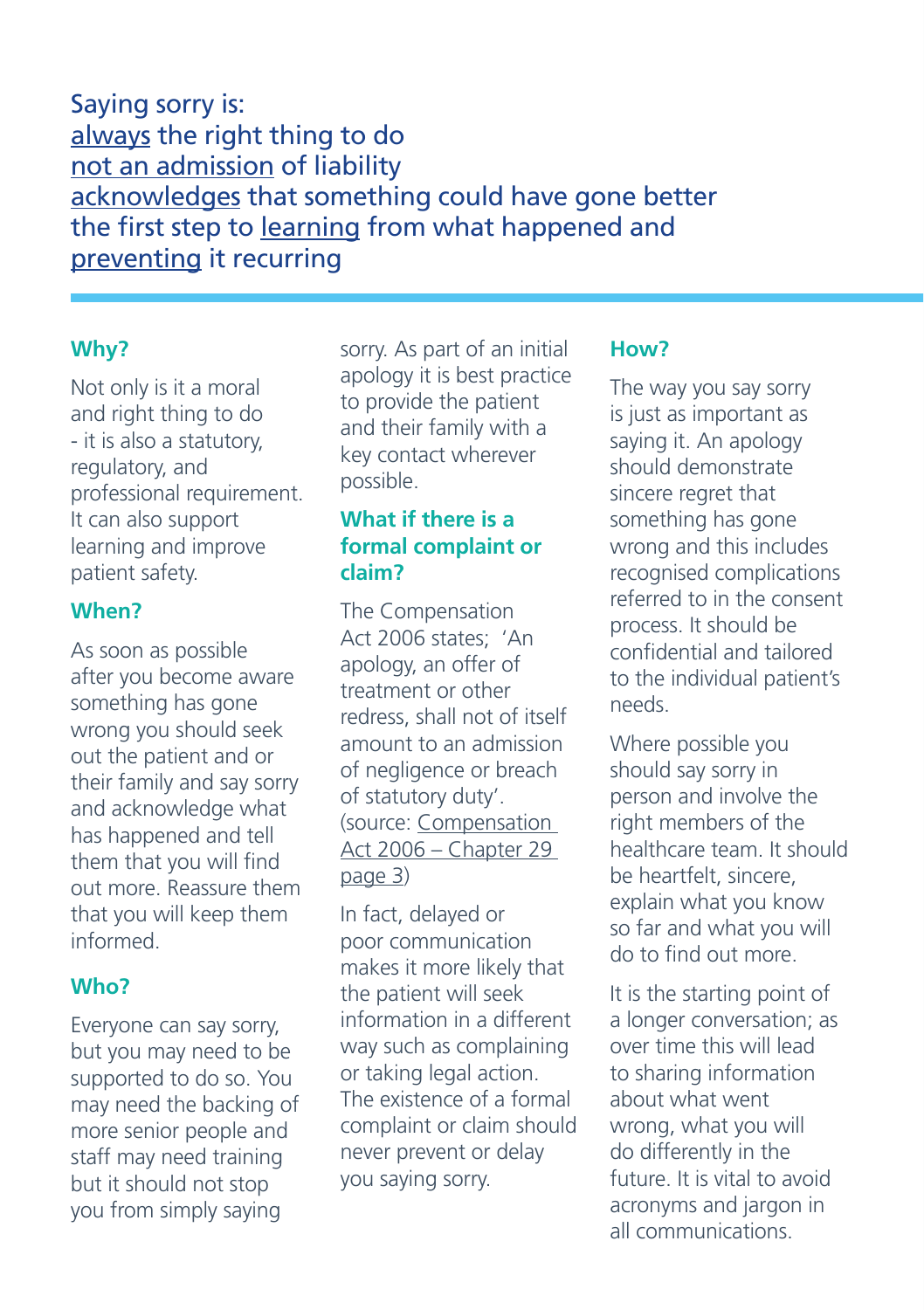You may also need to say sorry in writing where significant harm has been caused or in response to a written complaint. An example of this could be:

"I wish to assure you that I am deeply sorry for the poor care you have been given and that we are all truly committed to learning from what happened. I apologise unreservedly for the distress this has caused you and your family"

#### **What about the Duty of Candour?**

The statutory Duty of Candour requires all NHS staff to act in an open and transparent way. Regulations governing the duty set out the specific steps healthcare professionals must follow if there has been an unintended or unexpected event which has caused moderate or severe harm to the patient.

These steps include informing people about the incident, providing reasonable support, truthful information and an apology. Saying sorry forms an integral part of this process. Process should never stand in the way of providing a full explanation when something goes wrong.

# **Don't say**

- $\chi$  I'm sorry you feel like that
- $x \cdot We'$ re sorry if you're offended
- x I'm sorry you took it that way
- We're sorry, but... x

# **Do say**

- I'm sorry X happened p
- We're truly sorry for the distress caused